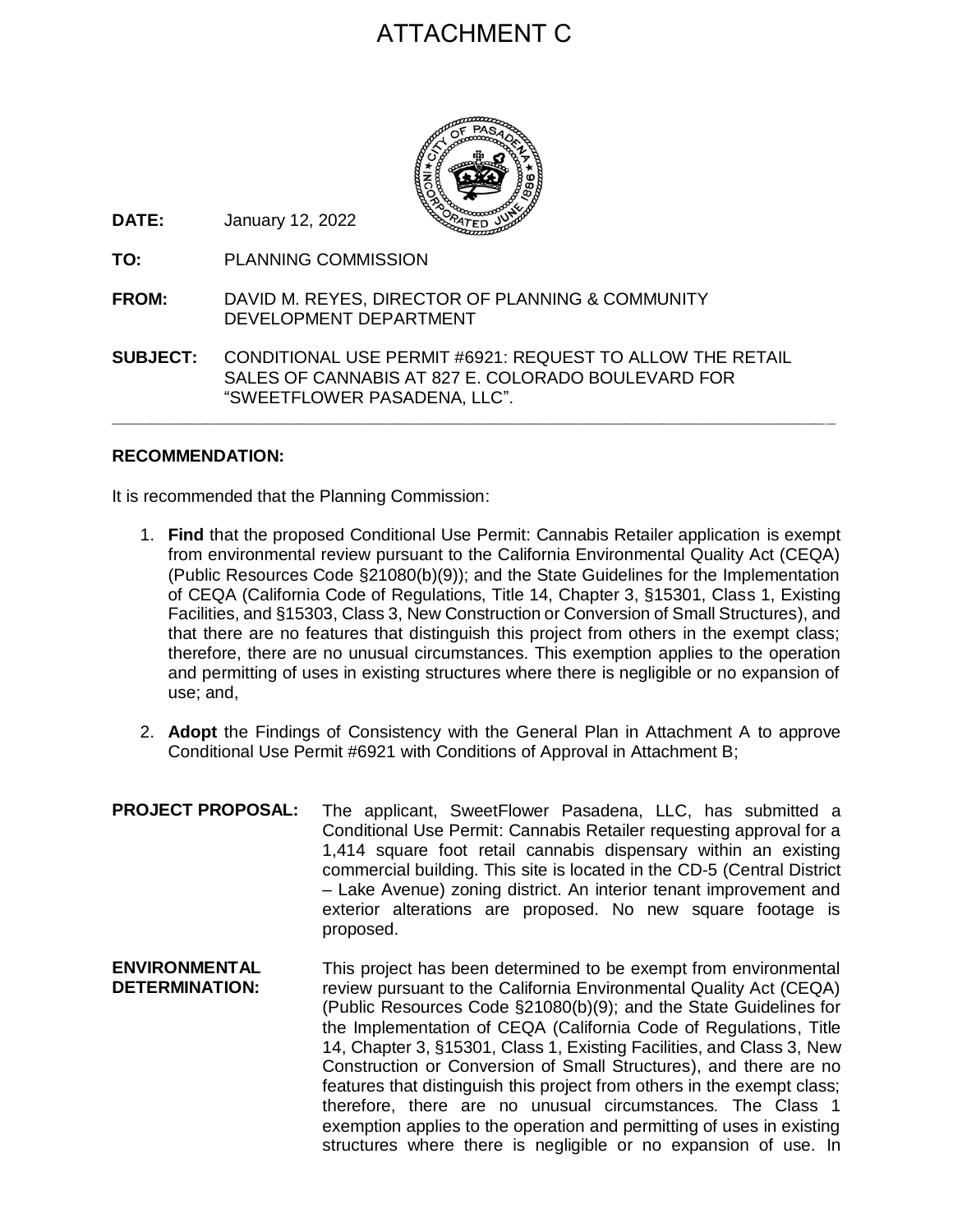urbanized areas, the Class 3 exemption applies to "commercial buildings not exceeding 10,000 square feet in floor area on sites zoned for such use if not involving the use of significant amounts of hazardous substances where all necessary public services and facilities are available and the surrounding area is not environmentally sensitive."

#### **BACKGROUND:**

| Site characteristics:                      | The subject property is located on the north side of East Colorado<br>Boulevard in the Playhouse Business District, between North Hudson<br>Avenue and North Lake Avenue. The project site consists of a 1,414<br>square foot tenant space within an existing 3,207 square foot two-unit<br>retail building which has been primarily utilized for retail and<br>restaurant uses. The site is comprised of one parcel (APN: 5723-030-<br>028) totaling 6,407 square feet. Vehicular access to the site is<br>provided via Market Alley, located north (rear) of the property. Seven<br>parking stalls are provided on-site. |
|--------------------------------------------|----------------------------------------------------------------------------------------------------------------------------------------------------------------------------------------------------------------------------------------------------------------------------------------------------------------------------------------------------------------------------------------------------------------------------------------------------------------------------------------------------------------------------------------------------------------------------------------------------------------------------|
| <b>Adjacent Uses:</b>                      | North - Multiple-Story Office Building<br>South - Multiple-Story Office Building, Bank<br>East – Print and Mailing Center, vacant retail building<br>West - Fast-Food Restaurant, Print Shop, Music Shop                                                                                                                                                                                                                                                                                                                                                                                                                   |
| Adjacent Zoning:                           | North - CD-5 (Central District 5 - Lake Avenue)<br>South - CD-5, AD-2 (Central District 5 - Lake Avenue, Alcohol<br>Density Overlay District 2)<br>East - PD-10, AD-2 (Planned Development 10 - Colorado/Lake,<br>Alcohol Density Overlay District 2)<br>West - CD-5, CD-4 (Central District 5 - Lake Avenue, Central<br>District 4 - Pasadena Playhouse)                                                                                                                                                                                                                                                                  |
| Previous zoning cases on<br>this property: | PLN2015-00329 - Consolidated Design Review for Modification to<br><b>Existing Storefront</b>                                                                                                                                                                                                                                                                                                                                                                                                                                                                                                                               |
|                                            | PLN2015-00638 - Consolidated Design Review for Four New<br>Illuminated Wall Signs (One Wall Sign After-the-Fact) for Adjacent<br>Tenants Subway and Foodie Cube)                                                                                                                                                                                                                                                                                                                                                                                                                                                           |
|                                            | PLN2019-00386 - Appeal of Director's Decision that Conditional<br>Use Permit: Cannabis Retailer Application for 827 E. Colorado<br>Boulevard Submitted by SweetFlower Pasadena LLC is Incomplete.                                                                                                                                                                                                                                                                                                                                                                                                                          |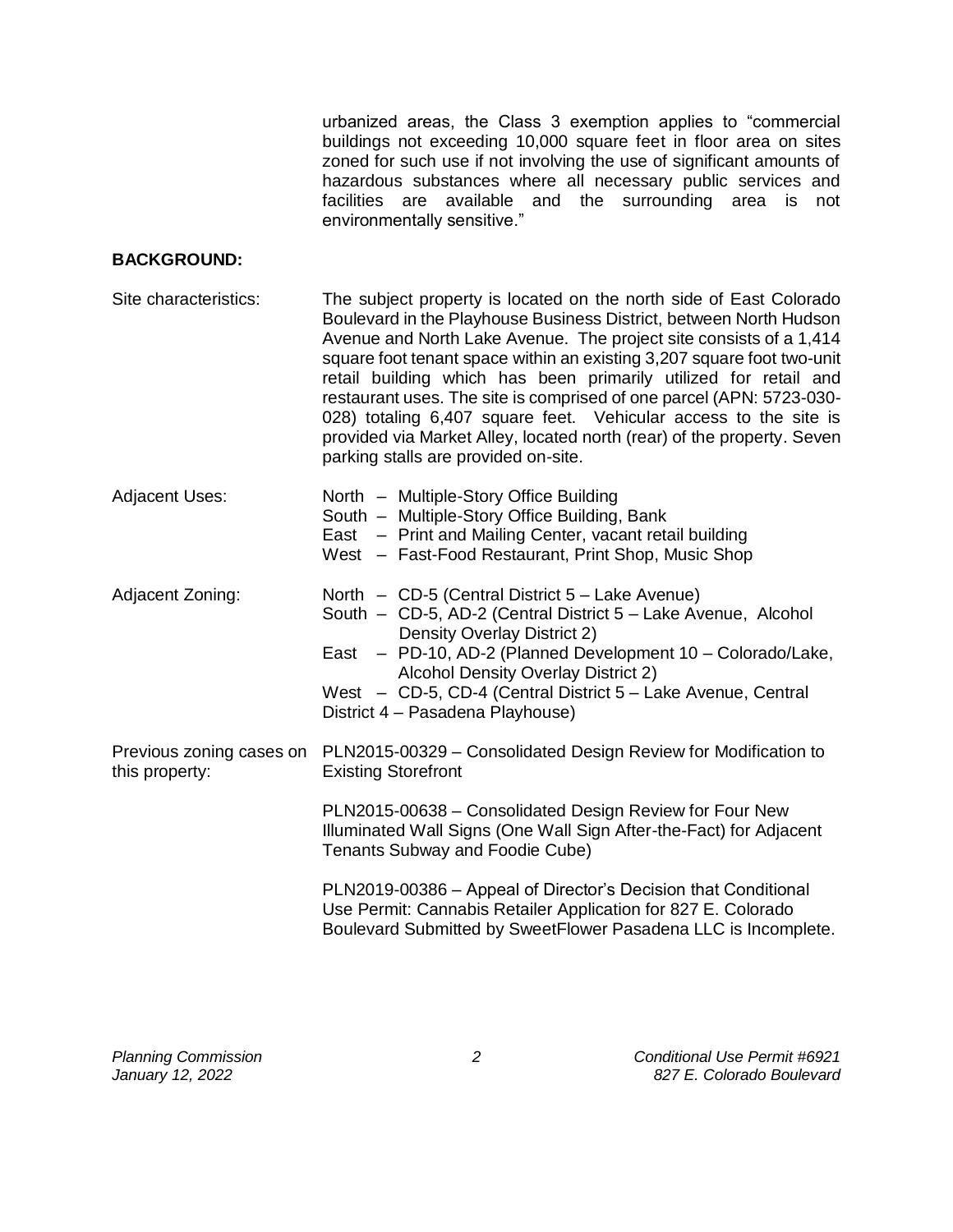# **PROJECT DESCRIPTION:**

The applicant, SweetFlower Pasadena, LLC ('SweetFlower'), submitted an application to allow for the retail sale of commercial cannabis products within an existing commercial building located on the north side of East Colorado Boulevard, between North Hudson and South Lake Avenues. The single-story 3,200 square foot non-historic commercial building was constructed in 1923 with no architect of record and has been utilized for various retail and restaurant uses. The building has been substantially altered through the years.

The 3,200 square foot building contains two units, one of which is currently occupied by Subway restaurant. SweetFlower proposes to occupy the remaining vacant 1,414 square foot unit. Four of the seven on-site parking stalls will be utilized by SweetFlower.

SweetFlower's floor plan identifies that the dedicated sales floor area and point-of-sales will encompass 359 square feet. The remaining square footage, approximately 1,045 square feet, is dedicated allocated to storage, receiving, offices and employee-only access areas. The proposed hours of operation are from 8:00 a.m. to 10:00 p.m. Monday through Sunday.

#### **ANALYSIS:**

Conditional Use Permit: Cannabis Retailer - To allow a commercial cannabis retailer to offer medicinal marijuana and adult-use marijuana in compliance with Section 17.50.066 of the Pasadena Municipal Code.

Staff's review of a *Conditional Use Permit: Cannabis Retailer* application for a proposed commercial cannabis retailer consists of an analysis of whether the proposed application meets the requirements of Section 17.50.066 D of the Zoning Code. An analysis of those requirements is provided below. It should be noted that there are a number of additional code requirements that are applicable to a commercial cannabis use that are outside of the Zoning Code and/or the purview of the Planning Commission. These additional requirements of the Municipal Code will be reviewed by the City Manager for compliance prior to the issuance of the Cannabis Permit that is required to commence the use.

#### **Review of Applicable Code Requirements: Cannabis Retailer**

The City's Municipal Code defines 'commercial cannabis businesses' as any business or operation which engages in medicinal or adult use commercial cannabis activity. 'Commercial cannabis activity' is defined in the Municipal Code as the cultivation, possession, manufacture, distribution, processing, storing, packaging, labeling, transportation, delivery or sale of cannabis and cannabis products for commercial purposes as provided for in Chapter 5.78 of the Pasadena Municipal Code. Pursuant to Chapter 17.050.066, the only commercial cannabis activities that can be permitted include cannabis retailers, cultivators and testing laboratories and such activities require approval of a Conditional Use Permit application. The applicant, SweetFlower Pasadena, LLC, was one of six applicants selected among a pool of 122 applicants for the retailer category and were selected via the process described in Sections 5.78.070 and 5.78.080 of the Pasadena Municipal Code to proceed with the submittal of this Conditional Use Permit application.

*Planning Commission 3 Conditional Use Permit #6921 January 12, 2022 827 E. Colorado Boulevard*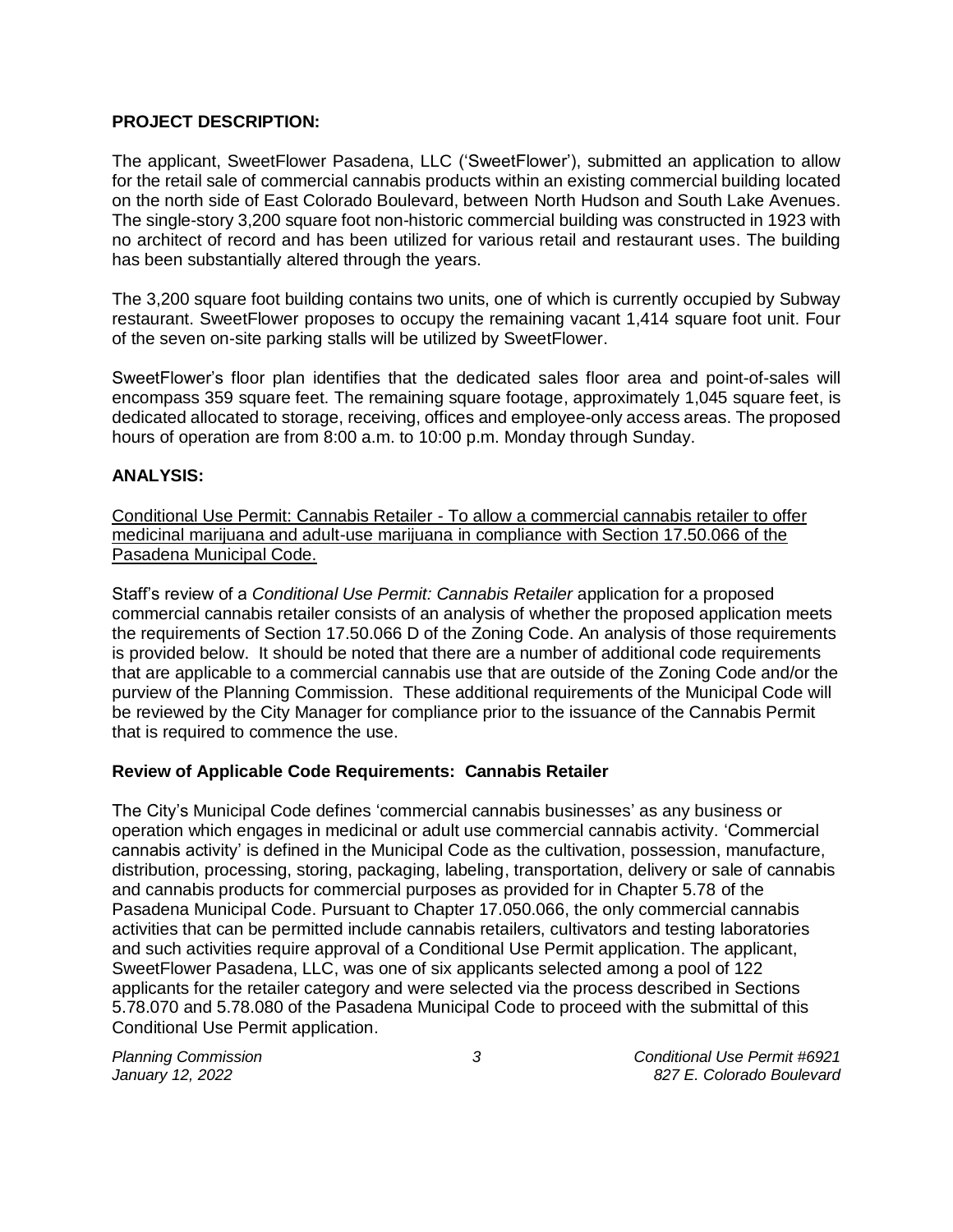## *17.50.066 D. Retailer*

*1. Commercial cannabis permit required. A cannabis retailer must obtain and maintain at all times a valid commercial cannabis permit as required by Chapter 5.78.* 

The commercial cannabis permit is the last permit issued to the applicant (after the Conditional Use Permit, Health approval and any other approvals). The applicant will be required to obtain this permit before opening for business.

*2. Use permit required. A use permit is required to establish or operate as a cannabis retailer*.

The applicant has applied for a use permit to operate a retail establishment.

#### *3. Limitation on the number of retailers.*

- *a. No more than six (6) retailers may operate within the City of Pasadena at any one time and no more than six (6) permits shall be issued by the City of Pasadena for retailers to operate within the City of Pasadena; and*
- *b. No more than three (3) retailers may operate within a city council district at any one time.*

The State of California Bureau of Cannabis Control (BCC) currently has no limit on the number of commercial cannabis licenses it will issue. However, local cities and counties may limit the number of businesses they permit to operate within their jurisdiction.

The Zoning Code has limited the number of commercial cannabis retailers to not more than six citywide, and further limits commercial cannabis retailers to not more than three per Council District. If this Conditional Use Permit is approved, SweetFlower Pasadena, LLC will be the second commercial cannabis retailer permitted in Council District 3. CUP #6757, approved in 2019, authorized Harvest of Pasadena, LLC to operate a cannabis dispensary at 169 W. Colorado Boulevard in Council District 3. SweetFlower's proposed location at 827 E. Colorado Boulevard is more than 1 mile from Harvest of Pasadena. The proposed location is also more than 450 feet from Essence, located at 908 E. Colorado Boulevard. Essence is located in Council District 7.

#### *4. The maximum square footage of a retail use shall be 15,000 square feet.*

The proposed location for SweetFlower Pasadena, LLC is an existing 1,414 square foot tenant space within an existing commercial building and therefore does not exceed the maximum square footage requirement.

*5. Location requirements. Cannabis retailers shall be permitted in only the CO,CL,CG,CD, and IG zoning districts and shall be subject to the following requirements:*

*Planning Commission 4 Conditional Use Permit #6921 January 12, 2022 827 E. Colorado Boulevard*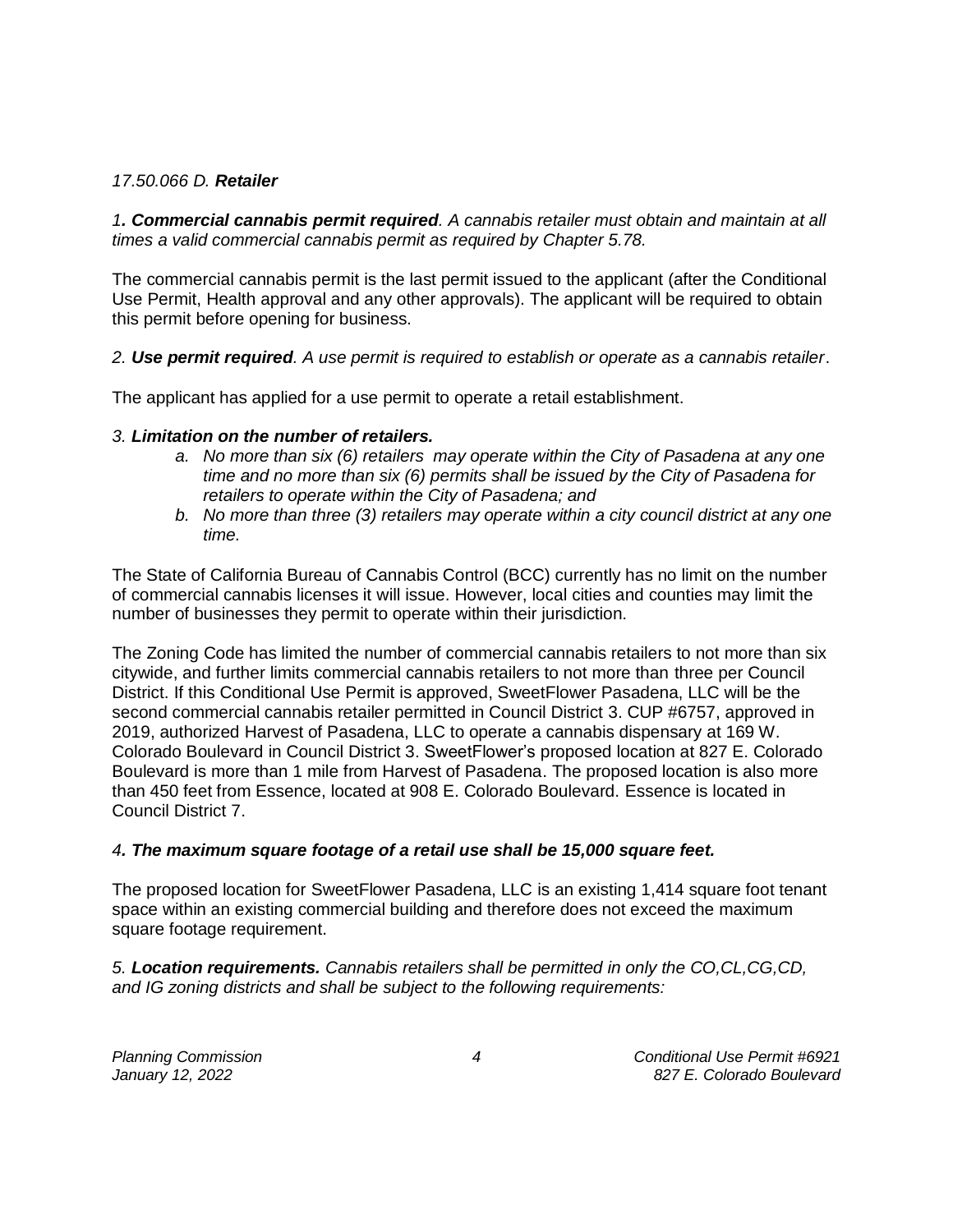- *a) No retailer shall be established or located within 450 feet, measured from the nearest property lines of each of the affected parcels, of any other cannabis retailer or within 1,000 feet of any cultivation site, or within 500 feet of any testing laboratory;*
- *b) No retailer shall be established or located within 600 feet, measured from the nearest property lines of each of the affected parcels, of any existing residential zone;*
- *c) No retailer shall be established or located within a mixed-use development project containing a residential use component;*
- *d) No retailer shall be established or located within 600 feet, measured from the nearest property lines of each of the affected parcels, of any childcare center, inhome (family day care home), youth-oriented facility, church or faith congregation, or substance abuse center;*
- *e) No retailer shall be established or located within 600 feet, measured from the nearest property lines of each of the affected parcels, of any park, library, or K-12 school;*
- *f) Retailers shall be required to comply with all zoning, land use, and development regulations applicable to the underlying zoning district in which they are permitted to establish and operate as set forth in the Pasadena Municipal Code.*

As outlined above, Section 17.050.066 D5 of the City's Zoning Code identifies several criteria in determining whether a location meets the requirements to allow for a commercial cannabis retailer. The location proposed by SweetFlower Pasadena, LLC, at 827 E. Colorado Boulevard, is located within the CD-5 (Central District – Lake Avenue) zoning district, within the North Lake Avenue Specific Plan, where a cannabis retailer use can be permitted, subject to approval of a Conditional Use Permit, if the site is not within a required distance to any of the identified sensitive receptors.

As required in this application, SweetFlower Pasadena, LLC has submitted a Location Map which identifies the required 600 foot and 1,000 foot distances measured from the property line boundaries of the proposed site at 827 E. Colorado Boulevard, as well as identifies the distance to the nearest cannabis retailer. The map also includes the identification of all uses and zones for properties that fall within the 600 foot radius. The location map submitted by the applicant has been peer-reviewed by a third-party land surveyor hired by the City to review the distances for accuracy and to ensure that the measurements have been prepared using methods that are generally accepted to the professional field of land surveying. The City also procured planning professionals to field verify that the land uses and zones identified in the applicant's location map are accurate and that there are in fact no sensitive receptors within 600 feet of the boundaries of the proposed location.

The location map has been determined to be accurate and complete. The map shows that the nearest property lines of the location for the proposed cannabis retailer are not within 600 feet of any existing residential zone, childcare center, in-home (family day care home), youth oriented facility, church or faith congregation, substance abuse center, park, library, or K-12 school and that the proposed retailer is not located within a mixed-use project containing a residential use component. The map also identifies the 471 foot distance between SweetFlower's proposed location and the existing cannabis retailer, Essence, located at 908 E. Colorado Boulevard.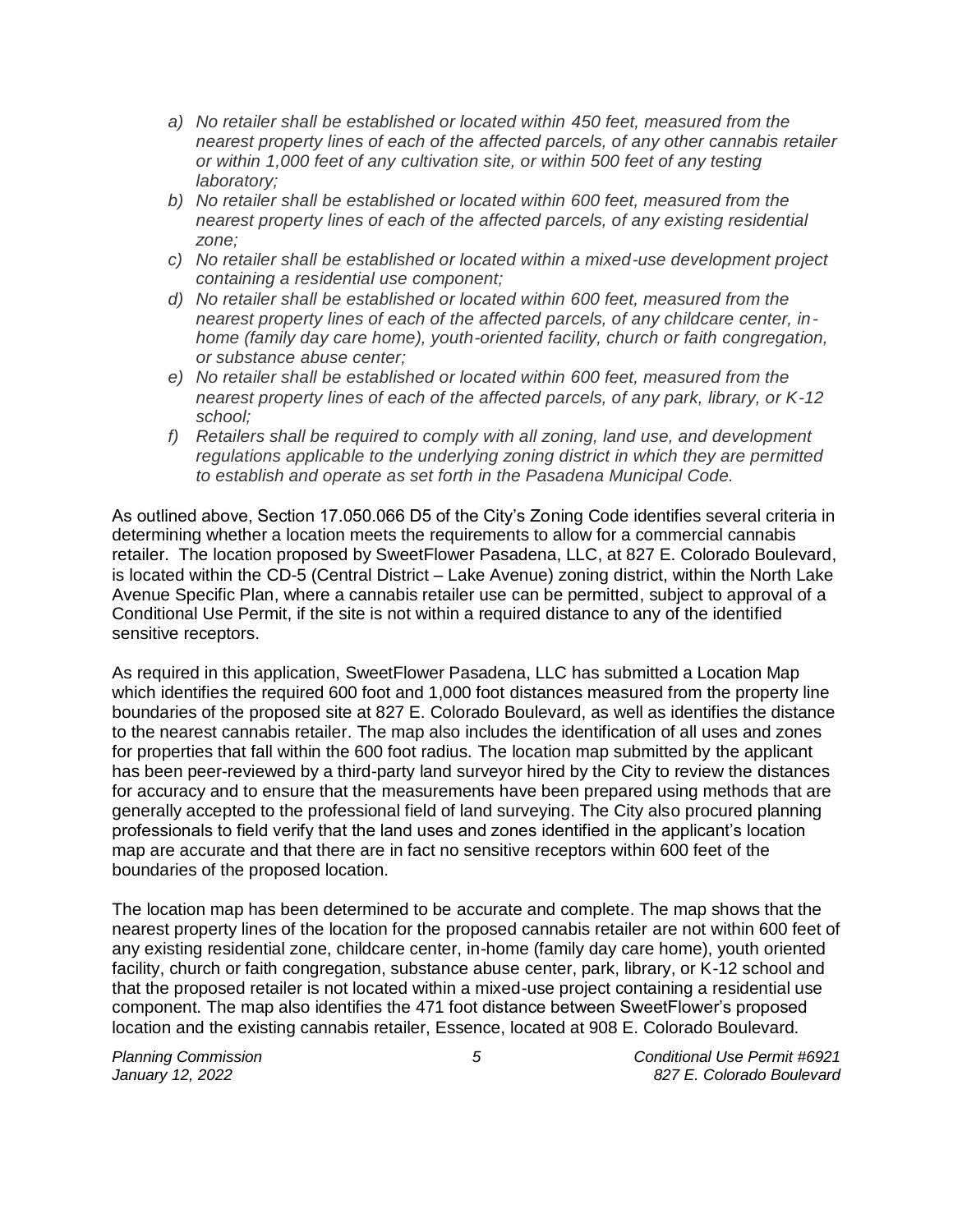SweetFlower's proposed location is 471 feet from Essence, which exceeds the minimum 450 foot distance requirement. The proposed location at 827 E. Colorado Boulevard is compliant with the location requirements of Section 17.050.066 D of the P.M.C. for commercial cannabis retailers.

*6. Operating Requirements. In addition to those operating requirements specifically set forth in Section 5.78.170, the following operating requirements shall apply to all cannabis retailers in the City of Pasadena:*

- *a. Hours of operation. Retailers may be open for access to the public only between the hours of 7:00 a.m. and 10:00 p.m., Monday through Sunday.*
- *b. For medicinal cannabis, the retailer shall verify the age and all necessary documentation of each customer to ensure the customer is not under the age of eighteen (18) years and that the potential customer has a valid physician's recommendation. For adult-use cannabis, the retailers shall verify the age of each customer to ensure the customer is not under the age of twenty-one (21) years.*
- *c. Entrances into the retailer shall be locked at all times with entry strictly controlled. A "buzz-in" electronic/mechanical entry system shall be utilized to limit access and entry to the retailer to separate it from the reception/lobby area.*
- *d. Notwithstanding the requirements of Section 15.78.160, uniformed licensed security personnel shall be employed to monitor site activity, control loitering and site access, and to serve as a visual deterrent to unlawful activities.*
- *e. Retailers may have only that quantity of cannabis and cannabis products reasonably anticipated to meet the daily demand readily available for sale on-site in the retail sales area of the retail facility.*
- *f. All restroom facilities shall remain locked and under the control of management.*

Section 17.050.066 D.6.a. of the Zoning Code states that commercial cannabis retailers may operate only within the hours of 7:00 a.m. and 10:00 p.m. Monday through Sunday. In addition, the State of California Cannabis Bureau restricts 'storefront' (i.e., retail) cannabis sales and deliveries before 6:00 a.m. and after 10:00 p.m. Pacific Time. The proposed hours of operation, as specified in the CUP application, are 8:00 a.m. to 10:00 p.m. Monday through Sunday, which complies with the City's hours of operation restrictions. Delivery services from this location will be limited to these same hours.

SweetFlower Pasadena, LLC proposes to offer both medicinal cannabis and adult-use cannabis retail sales, both of which can be allowed by this permit, as well as delivery services to residents within the City of Pasadena and also to neighborhoods in surrounding communities where cannabis deliveries are not prohibited. Medicinal cannabis sales can be offered in store and by delivery to customers aged eighteen and over, and requires age verification and verification of a valid physician's recommendation. Adult-use cannabis sales can be offered to customers that are age twenty-one and over both on-site and by delivery subject to age verification. The applicant has experience in operating various other retail stores throughout Los Angeles County, some of which provide ancillary delivery. The applicant will employ the same best practices at this Pasadena location to ensure that all customers are age verified, and medicinal customers must provide their physician's recommendation for verification.

*Planning Commission 6 Conditional Use Permit #6921 January 12, 2022 827 E. Colorado Boulevard*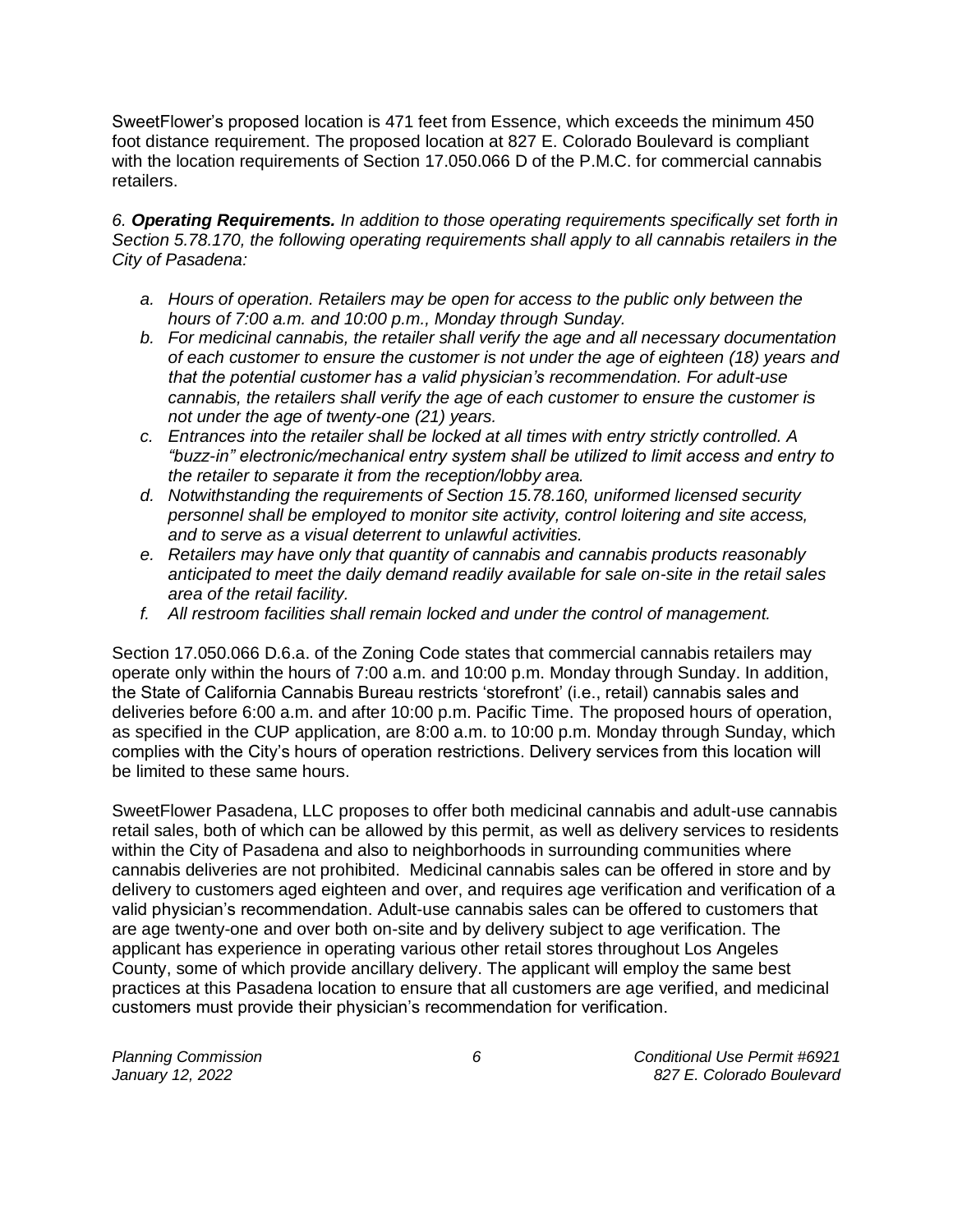Alternate means and methods are proposed to comply with the requirement under Section 17.050.066 C for a separate lobby area from the sales floor. SweetFlower Pasadena, LLC has indicated in their application that an electrical or mechanical entry system will be installed outside of the entrance doors with an outdoor check-in area staffed by both sales staff and a security guard. Licensed security personnel will monitor the site activity, control loitering and site access and will serve as a visual deterrent to unlawful activities. The applicant has also indicated that they will only have the quantity of cannabis and cannabis products reasonably anticipated to meet the daily demand for sale on-site in the retail sales area. As part of operations, the restrooms will remain locked and under the control of store management.

The sale/serving of food, beverages, alcohol or tobacco are not proposed in conjunction with this commercial cannabis retailer, and such activities are prohibited. The applicant will apply for and be required to obtain a City of Pasadena Health Permit, a City of Pasadena Cannabis Permit and a State of California Bureau of Cannabis Control Type-10 Storefront Retailer License.

*7. Delivery Services. Permitted in association with retailer. Delivery of cannabis shall be permitted pursuant to this Section. A delivery service may operate only as part of and in conjunction with a retailer permitted pursuant to state law and pursuant to this Section. Delivery of cannabis from a retailer permitted pursuant to this Section can only be made in a city or county that does not expressly prohibit it by ordinance.*

Section 17.050.066 D.7. of the Zoning Code allows commercial cannabis retailers to offer delivery services as part of and in conjunction with a retailer permitted pursuant to state law and the Zoning Code. The applicant's proposed hours of retail operation, as specified in the CUP application, are 8:00 a.m. to 10:00 p.m. Monday through Sunday, and the proposed delivery hours are 7:00 a.m. to 10:00 p.m., which complies with the City's hours of operation restrictions. Delivery services will be offered as an ancillary use. SweetFlower has indicated that the latest delivery order for same-day delivery can be placed no later than 9:15 p.m. so that the delivery driver can have adequate time to drop off the purchase to the consumer and complete the transaction. The applicant has experience in running retail operations with delivery at its other locations in Southern California including Studio City, Melrose, Downtown Los Angeles and Westwood, and they will continue to apply this experience and best practices to the store in Pasadena.

*8. Conditions of approval. The planning commission may address development and operational standards through conditions on the use permit as it determines necessary or appropriate for the use permit under consideration; provided, that conditions shall not conflict with the provisions of Sections 5.78.170 and Section 17.50.066 (D)(5) relating to conditions placed on the commercial cannabis permit issued under Chapter 5.78*

A list of recommended land use conditions of approval is included as Attachment B to this staff report. This list of conditions was created after a thorough review of the application with a number of city departments. The conditions of approval address all of the applicable code requirements of the Zoning Code (Section 17.050.066 as outlined in this report) and also Section 5.78.180 (A-K) of the Municipal Code that contain miscellaneous operating requirements that apply to all commercial cannabis operators in the City of Pasadena.

*Planning Commission 7 Conditional Use Permit #6921 January 12, 2022 827 E. Colorado Boulevard*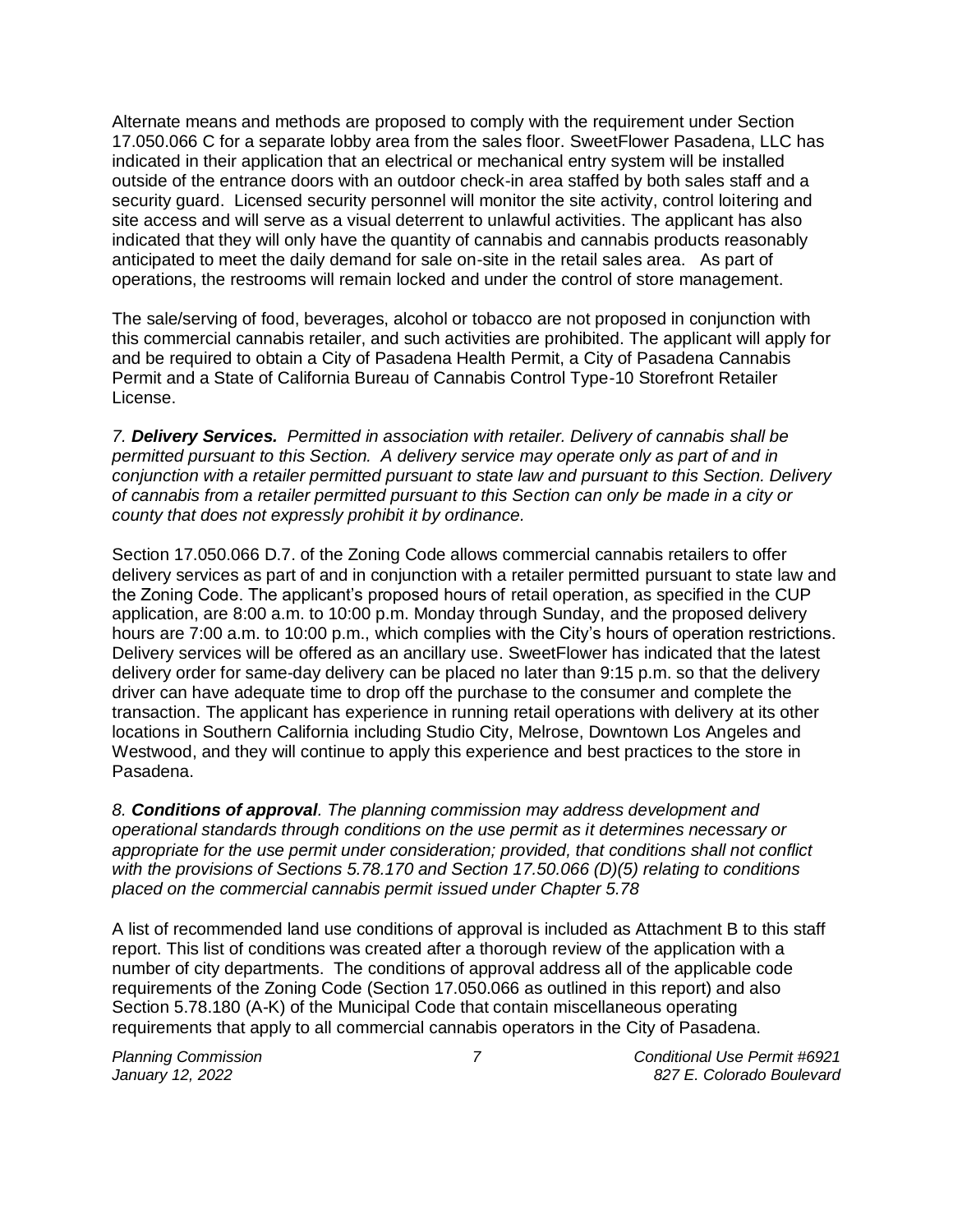Conditions of approval are limited to these specific sections of Title 5 and Title 17 only. Additional conditions that the Planning Commission recommends cannot conflict with the provisions of these sections and must be related to these sections of the Municipal Code. There are an extensive amount of requirements that are contained in other sections of the Municipal Code that will be required at other stages of the application process prior to issuance of the Cannabis Retailer Permit that is required to operate.

# *9. Parking. Off-street parking shall be provided as required for retail stores under Chapter 17.46*

Commercial cannabis retailers are required to provide parking at a ratio of 3 spaces per 1,000 square feet of gross floor area. The proposed site at 827 E Colorado Boulevard consists of an existing 1,414 square foot commercial building. Per the Zoning Code, the proposed commercial cannabis retailer is required to provide 4 parking spaces. The property contains 7 parking spaces, of which 4 will be used by SweetFlower.

10. *Discontinuance***.** *If a cannabis retailer authorized by a use permit approved under this Section is discontinued for a continuous period of 12 months, the use permit expires for discontinuance of use and thereafter is void.*

This code requirement has been added as a condition of approval to the entitlement. The applicant is aware that the conditional use permit **does not run with the land** and if discontinued for more than a year the entitlement will no longer remain in effect.

# **GENERAL PLAN CONSISTENCY:**

The property at 827 E Colorado Boulevard is a single-story commercial building constructed in 1923 and has been used for various commercial uses. The General Plan land use classification for the project site is HC (High Commercial). This classification is characterized by a wide range of regional commercial uses fostering regional office and incidental retail uses primarily located along Lake Avenue south of the 210 freeway.

The project site, 827 E. Colorado Boulevard, is located within North Lake Avenue, one of the ten 'community places' identified in the General Plan. North Lake Avenue is a major north-south commercial corridor traversing Pasadena extending from the Central District to Elizabeth Street. The vision for the North Lake Community Place is to transform its automobile-oriented character with pockets of commercial and residential uses into a well-designed and attractive corridor supporting multiple travel modes including transit, bicycling, and walking with clusters of distinctive places for shopping, dining, and living. Areas around the Lake Metro Gold Line station should accommodate a mix of higher density office, commercial, and residential uses fostering transit ridership and access to and from the region. The project is a retail use and is consistent with the purposes and intents of its HC General Plan designation and with the goals and policies of the North Lake Avenue Community Place.

General Plan Land Use Element – Goal 2, Land Use Diversity encourages the maintenance of existing and development of new land uses that cumulatively provide for the diverse needs of Pasadena's residents and businesses offering a variety of employment opportunities, uses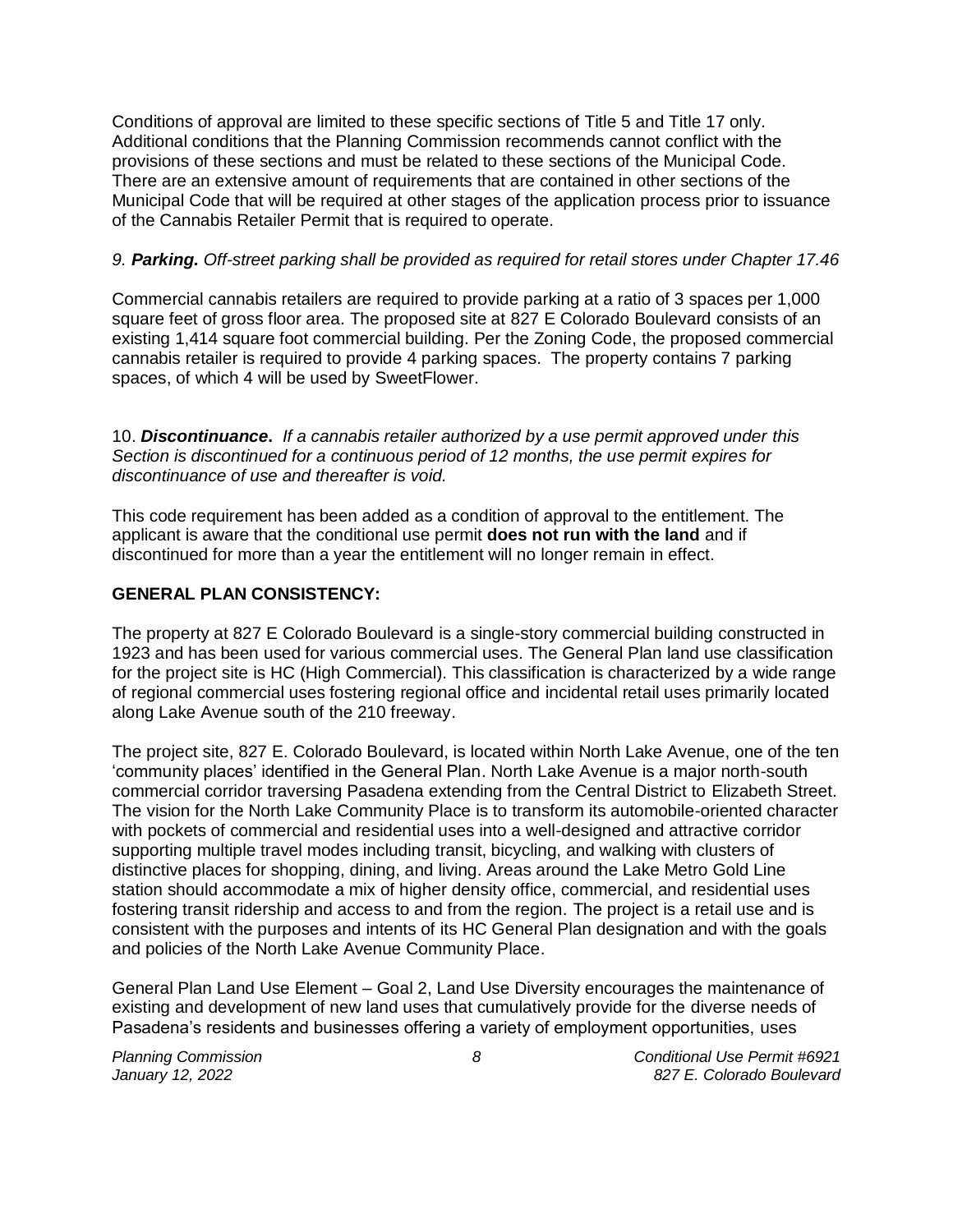which are economically prosperous and sustainable, and respect the City's environmental setting. General Plan Policy 2.3 (Commercial Businesses) calls for the designation of sufficient land to enable a broad range of viable commercial uses in Pasadena's Central District, Transit and Neighborhood Villages, and commercial corridors. Additionally, the General Plan reaffirms the City's commitment to providing diverse, active, prosperous and well-designed commercial corridors and districts that provide a diversity of goods, services and entertainment, including Policy 25.1 (Diversity of Uses) which encourages the development of a broad range of commercial uses.

The proposed commercial cannabis retailer is a land use that was approved by the residents of Pasadena through Measures CC and DD to offer new goods to Pasadena residents thereby reducing the need to travel to adjoining cities and also creates diversity in employment opportunities; therefore, the proposed project is consistent with the adopted policies of the General Plan.

#### **REVIEW BY OTHER DEPARTMENTS:**

The proposed project was reviewed by the City's Department's of Transportation, Public Works, Fire, Water and Power, Police and Health. In addition the Planning and Community Development Department has several divisions which reviewed the CUP including Design and Historic Preservation, Building and Zoning. The comments received from these departments have been incorporated in the conditions of approval and are included in Attachment B of this staff report.

## **ENVIRONMENTAL REVIEW:**

The proposed project is categorically exempt from the California Environmental Quality Act (CEQA) in accordance with Public Resources Code §21080(b)(9) and State CEQA Guidelines §15301, Class 1, Existing Facilities, and §15303, Class 3, New Construction or Conversion of Small Structures. Section 15301 of the State CEQA Guidelines (Class 1) provides a categorical exemption for the "operation, repair, maintenance, permitting, leasing, licensing, or minor alteration of existing public or private structures, facilities, mechanical equipment, or topographical features, involving negligible or no expansion of existing or former use." Section 15303 of the State CEQA Guidelines (Class 3) categorically exempts the "…conversion of existing small structures from one use to another where only minor modifications are made in the exterior of the structure." In urbanized areas, the Class 3 exemption applies to "commercial buildings not exceeding 10,000 square feet in floor area on sites zoned for such use if not involving the use of significant amounts of hazardous substances where all necessary public services and facilities are available and the surrounding area is not environmentally sensitive."

The proposed project consists of establishing and operating a retail cannabis dispensary within an existing 3,207 square-foot retail building. Physical changes are limited to an interior tenant improvement and minor exterior alterations. The proposed retail use is consistent with the former and long-time use of the building for retail purposes (dating to approximately 1923) and consistent with the uses allowed in the site's CD-5 (Central District – Lake Avenue). The

*Planning Commission 9 Conditional Use Permit #6921 January 12, 2022 827 E. Colorado Boulevard*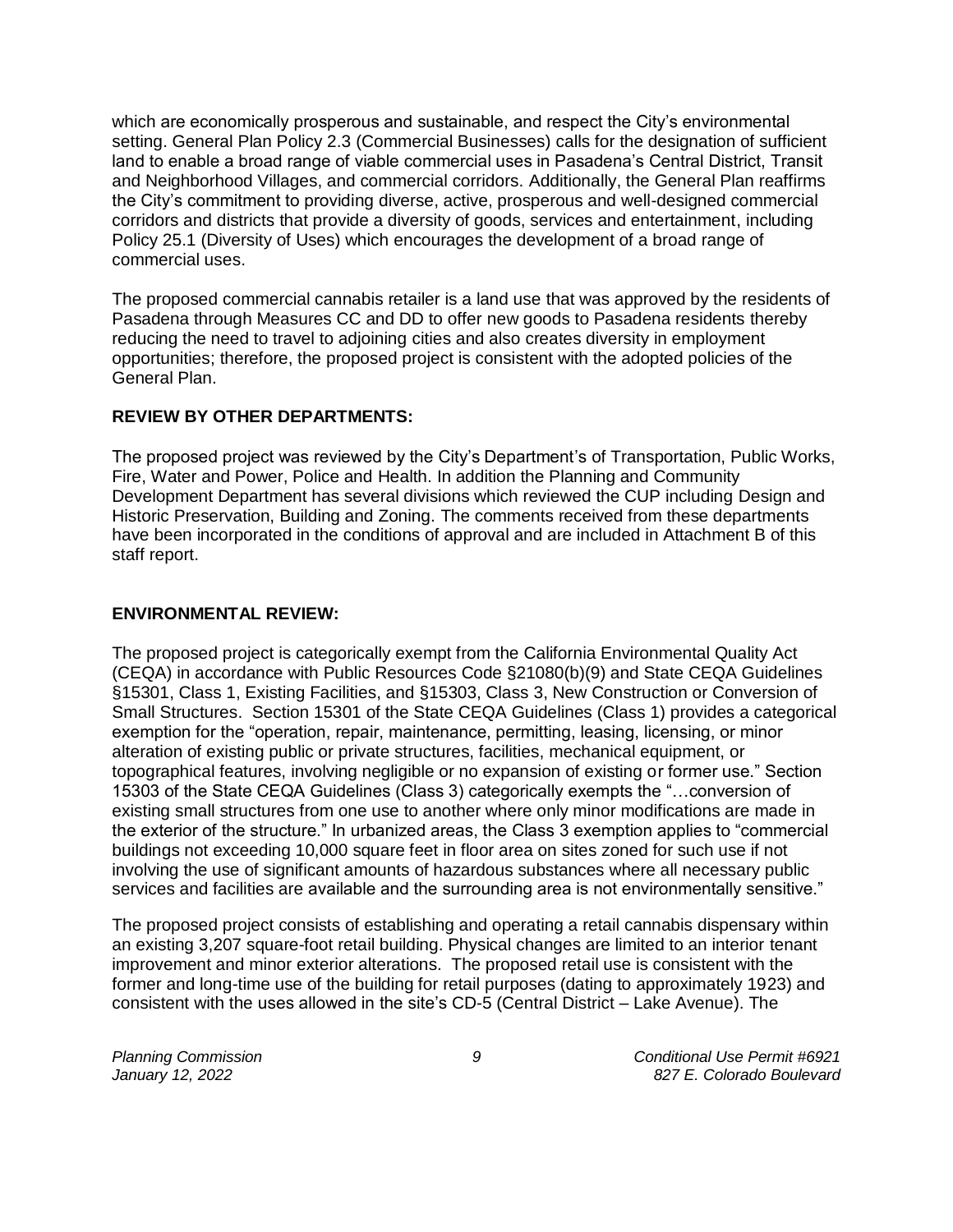proposed retail use does not involve significant amounts of hazardous substances, and the site is located in a fully urbanized area with all necessary public services and facilities in place.

There are no features that distinguish this project from others in the exempt class; therefore, there are no unusual circumstances. The project site is within the Central District and the subject building is non-contributing to the district. The proposed tenant improvements and minor exterior alterations to the building would have no impact on the significance of the district. The project site is not included on any hazardous waste lists compiled pursuant to Government Code Section 65962.5. The project site would not damage scenic resources within a state scenic highway. Finally, the proposed project would not contribute to any significant cumulative impacts that have occurred as a result of successive projects of the same type in the same place, over time.

#### **CONCLUSION:**

It is staff's conclusion that the findings necessary for approval of the Conditional Use Permit Cannabis Retailer application can be made. As outlined in this staff report, the project is in conformance with the applicable requirements of the Zoning Code. The project is also consistent with the applicable goals and policies of the General Plan. The proposed retail use is compatible with the adjacent retail land uses and would not result in adverse impacts to the surrounding area. Therefore, staff recommends that the Planning Commission approve the application with the findings in Attachment A with the Conditions of Approval in Attachment B.

Respectfully Submitted,

DAVID M. REYES Director of Planning & Community **Development** 

Prepared by: Prepared by: Reviewed by:

Guille Nunez /  $\frac{y}{y}$  Communities Community Sensitive AICP Management Analyst IV Deputy Director

Attachments: Attachment A: Findings Attachment B: Conditions of Approval

For:

*Planning Commission 10 Conditional Use Permit #6921 January 12, 2022 827 E. Colorado Boulevard*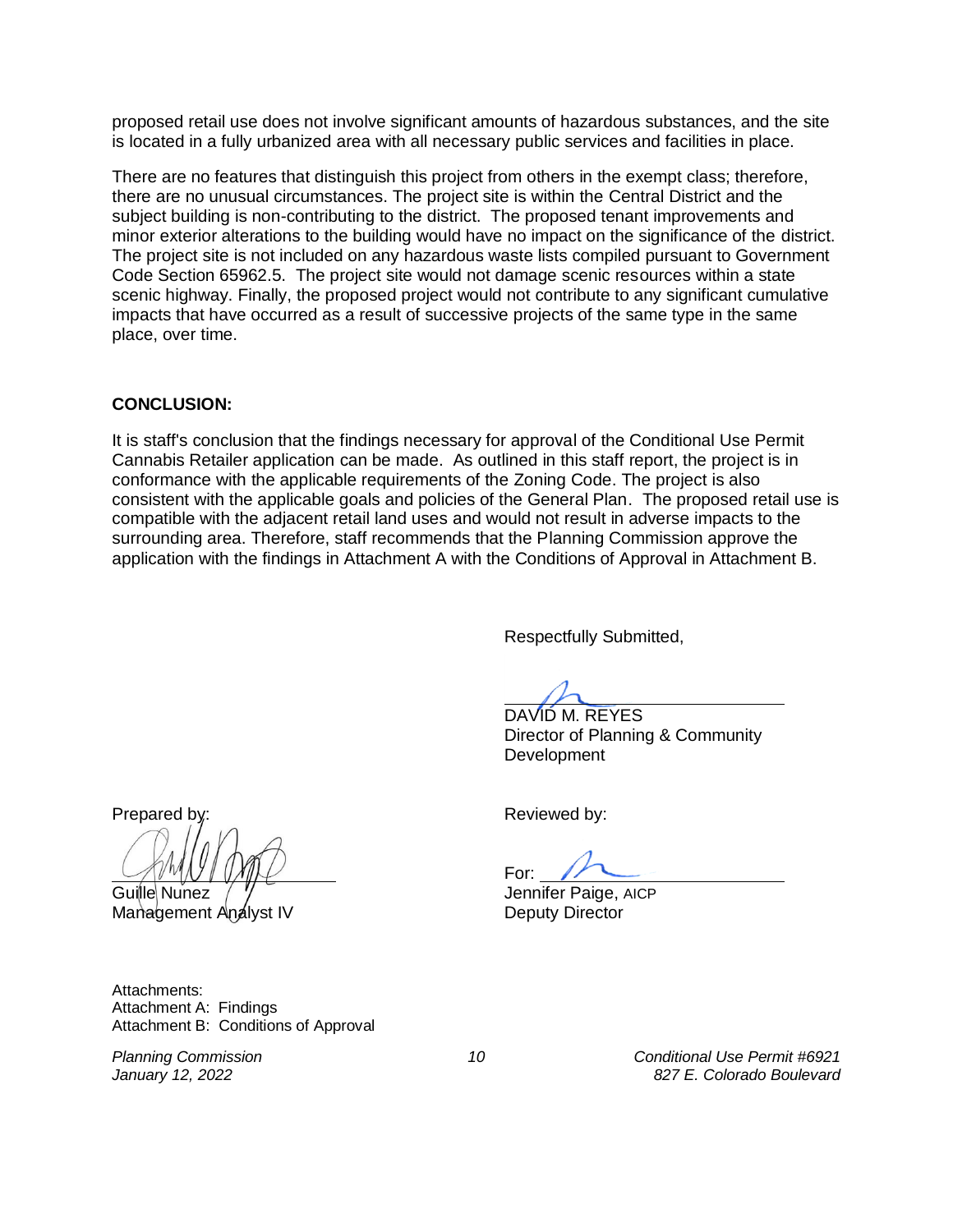# **ATTACHMENT A**

## **SPECIFIC FINDINGS FOR CONDITIONAL USE PERMIT # 6921**

1. *The proposed use is allowed with a Conditional Use Permit within the applicable zoning*  district and complies with all applicable provisions of this Zoning Code. The proposed use was approved by the voters of Pasadena under Measures CC and DD in June 2018. The location proposed by SweetFlower Pasadena LLC, 827 E. Colorado Boulevard, is located within the CD-5 (Central District – Lake Avenue) zoning district, where a cannabis retailer use can be permitted subject to approval of this permit if the site meets all location requirements as identified in Section 17.50.066.D 5 of the Zoning Code. Consistent with Section 17.50.066, the proposed sale of cannabis is considered a 'retail' use which is allowed in the CD zone with the approval of the Conditional Use Permit, City Cannabis Permit and State license. Operation of the proposed commercial cannabis retail dispensary is subject to compliance with all of the conditions of approval in addition to all of the regulations of the State of California Bureau of Cannabis Control as well as those regulations contained in Sections 5.28 (Cannabis Business Tax), Section 5.78 (Commercial Cannabis Activity), Section 17.50.066 (Standards for Specific Land Uses - Cannabis Businesses) and Sections 8.10 (Commercial Cannabis - Public Health Permit) and 8.11 (Health & Safety - Commercial Cannabis Facilities). The application demonstrates that the use as proposed will comply with the applicable zoning district and complies with all applicable provisions of the Zoning Code. This includes meeting the specified distance requirements, being located in an allowable zone and complying with all other applicable code provisions such as maximum size, hours of operation, parking etc.

2. *The location of the proposed use complies with the special purposes of this Zoning Code and the purposes of the applicable zoning district.* The proposed location was approved by the voters of Pasadena under Measures CC and DD in June 2018. This ordinance was a local ballot measure which was approved by the voters in June 2018. By virtue of the location requirements in this ordinance, the locations where retail cannabis uses can be permitted was approved by the voters. The location proposed by SweetFlower Pasadena, LLC at 827 E. Colorado Boulevard, is located within the CD-5 (Central District – Lake Avenue) zoning district, where a cannabis retailer use can be permitted subject to approval of this permit if the site meets all of the location requirements as identified in Section 17.50.066.D.5 of the Zoning Code. As required in this application, SweetFlower Pasadena, LLC. submitted a location map which identifies the required 600 foot radius, and the distance to the nearest cannabis retailer measured from the boundaries of the property at 827 E. Colorado Boulevard, which is identified as a distance of 471 feet. The map also includes identification of all uses and zones for properties that fall within the 600 foot radius. The location map submitted by the applicant was certified by a licensed surveyor, Christopher Jones from KPFF Consulting Engineers. The radii identified in the map submitted by the applicant has been peer-reviewed by a third-party land surveyor hired by the City and a team of planning consultants hired to field verify accuracy and completeness of the uses within the radii. The scope of review by the City's land surveyor includes verification that generally accepted methods were used by the applicant's land surveyor to

*Planning Commission 11 Conditional Use Permit #6921 January 12, 2022 827 E. Colorado Boulevard*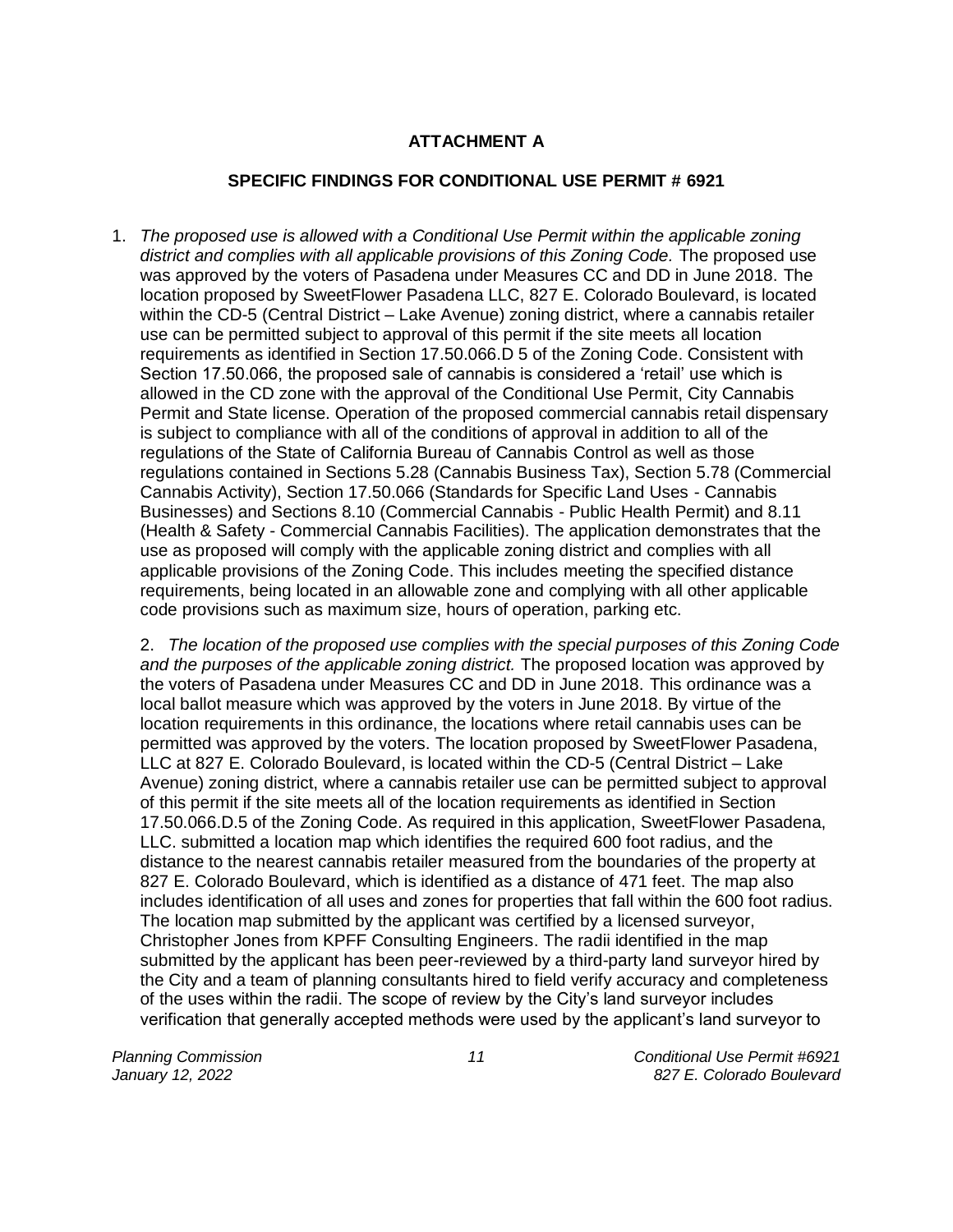identify the property boundaries and determine the radii. Also, the land uses and zones identified in the applicant's location map were verified for accuracy and to ensure that there are no sensitive receptors within 600 feet of the boundaries of the proposed location. The City has determined, based upon these efforts, that the location map submitted by the applicant is accurate and complete and that the proposed location at 827 E. Colorado Boulevard is compliant with all various zoning and location requirements of Section 17.050.066 D of the P.M.C. for commercial cannabis retailers. The applicable zoning district is the CD-5 (Central District – Lake Avenue) zoning district. Per Section 17.30.020 the primary purpose of the CD-5 zoning district is to support Lake Avenue as a pedestrianoriented high-end commercial street, including regional office space and local shopping.

As previously noted, the voters of Pasadena approved the retail sales of cannabis and an approved zone is the CD-5 (Central District – Lake Avenue) zoning district. Introducing a retail use is consistent with the purpose of the CD-5 zone as it is a retail use in a commercial area of the City that was intended to attract a variety of retail types, mixed-use and small, independent businesses that diversify the mix of land uses. The proposed use will occupy a vacant unit within an existing commercial building. Retail sales at this location is consistent with the special purposes of the zoning code and the purposes of the applicable zoning district. There is no conflict with the purposes of the Zoning Code by allowing the use of the site for retail sales.

- 3. *The proposed use is in conformance with the goals, policies, and objectives of the General Plan and the purpose and intent of any applicable specific plan.* Granting of the requested Conditional Use Permit is consistent with General Plan Land Use Element – Goal 2, Land Use Diversity which encourages the maintenance of existing and development of new land uses that cumulatively provide for the diverse needs of Pasadena's residents and businesses offering a variety of employment opportunities, are economically prosperous and sustainable, and respect the City's environmental setting. General Plan Policy 2.3 (Commercial Businesses) calls for the designation of sufficient land to enable a broad range of viable commercial uses in Pasadena's Central District, Transit and Neighborhood Villages, and commercial corridors. The proposed commercial cannabis retail use will serve both local and regional needs, reducing the needs for residents to travel to adjoining communities, capturing a greater share of local spending, and offering a diversity of employment opportunities. Additionally, the General Plan reaffirms the City's commitment to providing diverse, active, prosperous and well-designed commercial corridors and districts that provide a diversity of goods, services and entertainment, including Policy 25.1 (Diversity of Uses) which actually encourages the development of a broad range of commercial uses. The proposed commercial cannabis retailer is a new land use that was approved by the voters of the City of Pasadena. Excluding the use is in direct conflict with this General Plan policy that encourages diversification of land uses. Consistent with Section 17.50.066, the proposed sale of cannabis is considered a 'retail' use that is allowed in the CD-5 with the approval of the Conditional Use Permit, City Cannabis Permit and State license. There is nothing in the location requirements that precludes use of the proposed site for a retail cannabis use.
- 4. Th*e establishment, maintenance, or operation of the use would not, under the circumstances of the particular case, be detrimental to the health, safety, or general welfare of persons residing or working in the neighborhood of the proposed use.* The provisions of

*Planning Commission 12 Conditional Use Permit #6921 January 12, 2022 827 E. Colorado Boulevard*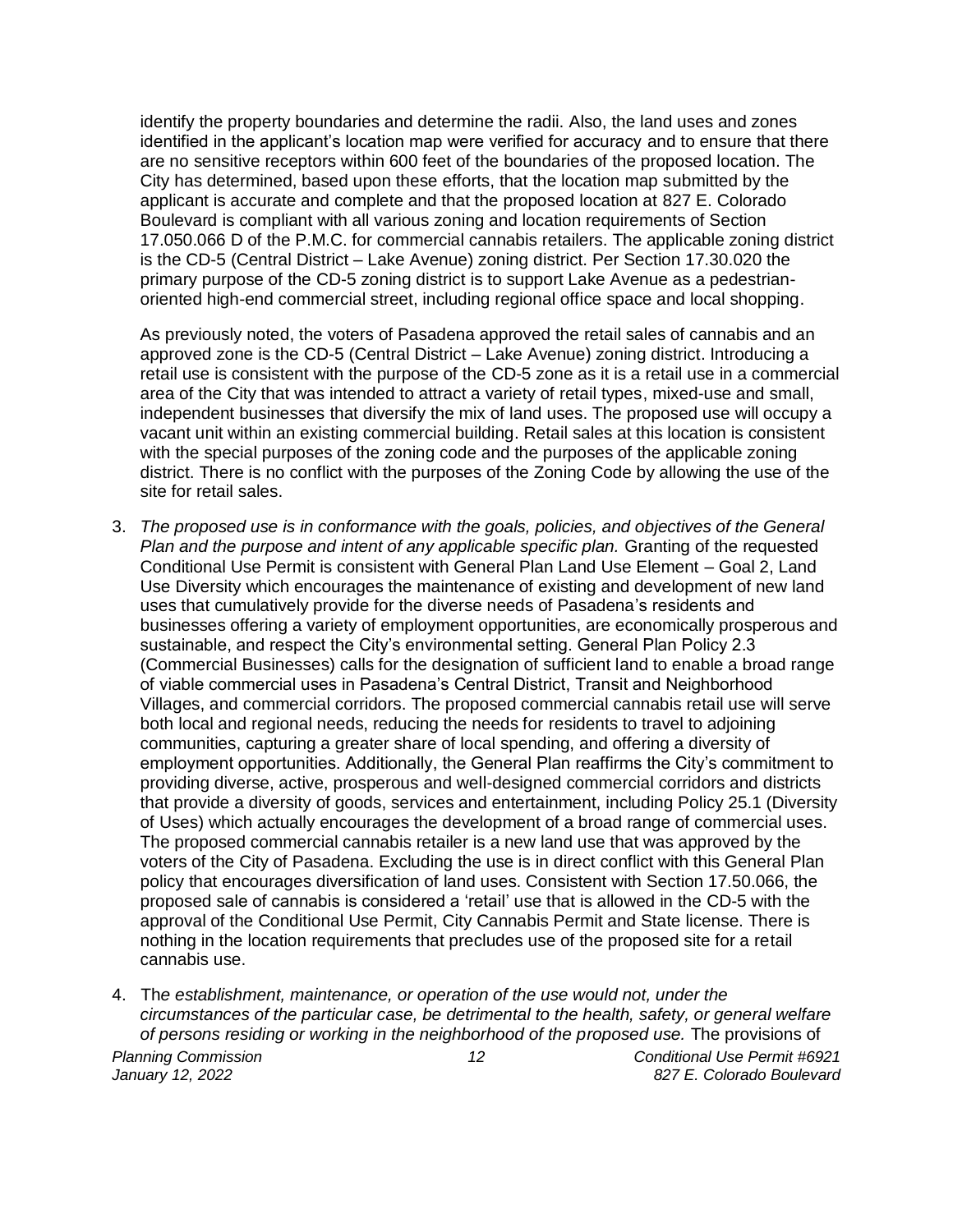the Medicinal and Adult Use Cannabis Regulation and Safety Act (MAUCRSA) accommodate the needs of medically ill persons that require treatment with medicinal cannabis as recommended by their health care provider, and provide access to adult-use cannabis for persons over the age of 21 while imposing sensible regulations on the use of land to protect the city's residents, neighborhoods, and businesses from disproportionately negative secondary impacts that can arise from such uses. Ballot Measures CC and DD, passed by Pasadena voters in June 2018 as local initiatives, allow a limited number of cannabis retailers, cultivators, and testing labs to operate within specific zoning areas in the City and levy a business license tax on commercial cannabis businesses. Limitations and requirements were included in the measures to regulate the cultivation, processing, manufacturing, testing, sale, delivery, distribution, and transportation of medicinal and adultuse cannabis and cannabis products in a responsible manner to protect the health, safety, and welfare of residents and community members and to enforce rules and regulations consistent with state law. Adherence to the State of California Bureau of Cannabis Control's strict operational regulations for a storefront cannabis retailer under a Type-10 license is required in addition to compliance with the City's various additional operational, taxation, security and health-related regulations contained in Sections 5.28 (Cannabis Business Tax), Section 5.78 (Commercial Cannabis Activity), Section 17.50.066 (Standards for Specific Land Uses - Cannabis Businesses) and Sections 8.10 (Commercial Cannabis - Public Health Permit) and 8.11 (Health & Safety - Commercial Cannabis Facilities). The proposed Conditional Use Permit application meets all applicable code requirements of the Zoning Code and will conditioned to comply with all regulations of the Pasadena Municipal Code, the Cannabis Permit and the State of California. The proposed use is retail in a location that has historically been occupied by other types of retail uses. The only site improvements are limited to tenant improvements.

5. *The use, as described and conditionally approved, would not be detrimental or injurious to property and improvements in the neighborhood or to the general welfare of the City.* This application is for the proposed establishment of a commercial cannabis retailer at 827 E. Colorado Boulevard in the CD-5 (Central District – Lake Avenue) zoning district. The voters of Pasadena approved the retail sales of cannabis under Measures CC and DD with specific regulations. The proposed location has been determined to meet all of the zoning and location requirements identified in Section 17.50.066 D of the Pasadena Municipal Code, and there are no sensitive receptors within 600' of the project's property boundaries and no other cannabis dispensaries within 450'. The applicant does not propose an increase to the existing building footprint. Operation of the proposed commercial cannabis retail dispensary is subject to compliance with all of the conditions of approval of this grant in addition to all of the regulations of the State of California Bureau of Cannabis Control as well as those regulations contained in Sections 5.28 (Cannabis Business Tax), Section 5.78 (Commercial Cannabis Activity), Section 17.50.066 (Standards for Specific Land Uses - Cannabis Businesses) and Sections 8.10 (Commercial Cannabis - Public Health Permit) and 8.11 (Health & Safety - Commercial Cannabis Facilities). As conditioned, the operation of a commercial cannabis retail storefront will not be detrimental or injurious to property and improvements in the neighborhood or to the general welfare of the City. The proposed use is retail in a location that has historically been occupied by other types of retail uses. The only site improvements are limited to tenant improvements. The project will be subject to design

*Planning Commission 13 Conditional Use Permit #6921 January 12, 2022 827 E. Colorado Boulevard*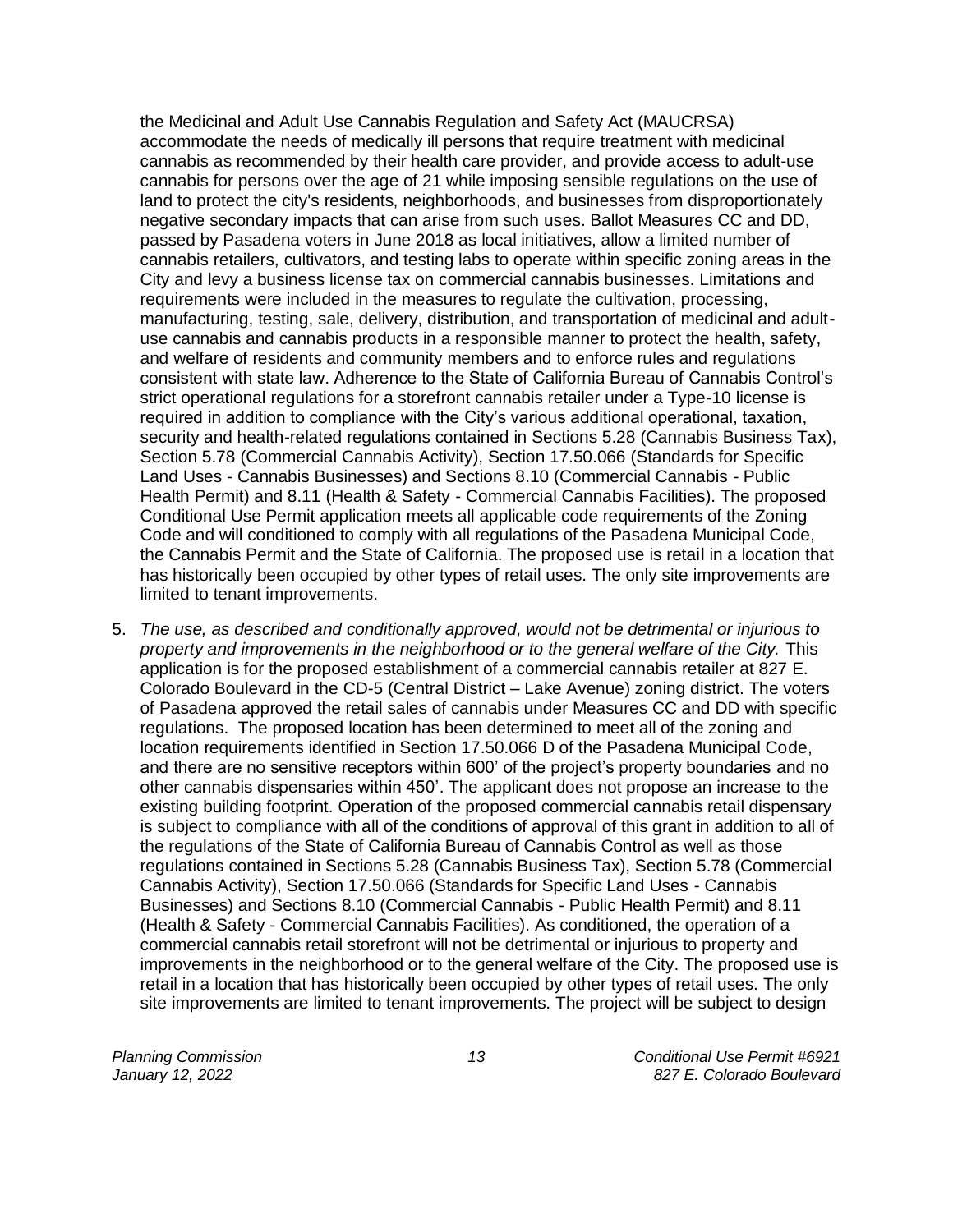review to ensure that any exterior modifications are consistent with applicable design guidelines.

6. *The design, location, operating characteristics, and size of the proposed use would be compatible with the existing and future land uses in the vicinity in terms of aesthetics values, character, scale, and view protection.* The proposed location was approved by the voters of Pasadena in 2018 under Measures CC and DD. The granting of this Conditional Use Permit will allow an approved retail use pursuant to Section 17.050.066 D5 which allows for 'commercial cannabis retailers'. Commercial cannabis retail sales is considered a 'retail' use and the use of the existing commercial building is consistent with surrounding land uses which include retail, commercial and mixed uses. The applicant will not alter the existing height, setbacks, or expand the existing building envelope or footprint. Any exterior changes are required to be reviewed by the Design and Historic Preservation Section for compatibility. Only minor exterior changes are proposed with the majority of work being a tenant improvement. Therefore the existing building design and characteristics will remain and will not alter the compatibility with existing and future land uses in the vicinity.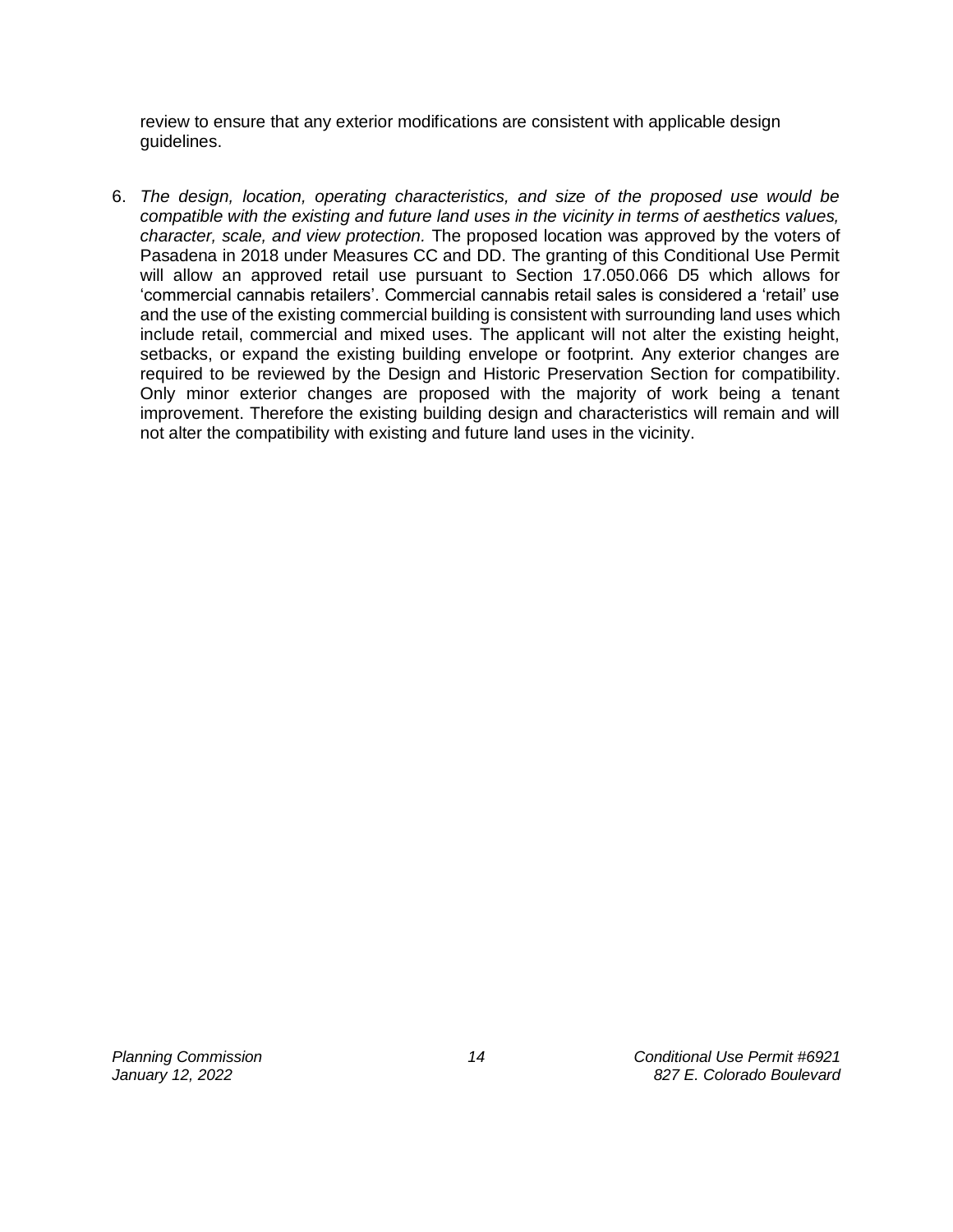# **ATTACHMENT B**

# **CONDITIONS OF APPROVAL FOR CONDITIONAL USE PERMIT #6921**

The applicant or the successor in interest shall comply with the following conditions:

# **General**

- 1. The site plan and floor plan submitted for building permits shall substantially conform to the site/floor plans stamped "Approved at Hearing, January 12, 2022" except as modified herein.
- 2. The approval of this application authorizes the operation of a commercial cannabis retailer which offers both medicinal cannabis and adult-use cannabis in compliance with all applicable regulations contained in Sections 5.28 (Cannabis Business Tax), Section 5.78 (Commercial Cannabis Activity), Section 17.50.066 (Standards for Specific Land Uses - Cannabis Businesses) and Sections 8.10 (Commercial Cannabis - Public Health Permit) and 8.11 (Health & Safety - Commercial Cannabis Facilities), and in accordance with the plans on file with the Current Planning Division.
- 3. Any change to these conditions of approval or expansion of the use, including hours of operation, shall require the modification of this Conditional Use Permit or a new Conditional Use Permit.
- 4. If the approved cannabis retailer use is discontinued for a continuous period of 12 months, this conditional use permit expires for discontinuance of use and thereafter is void.
- 5. The applicant shall meet the applicable code requirements of all other City Departments.
- 6. This Conditional Use Permit Cannabis Retailer is contingent upon approval of a Cannabis Permit and is non-transferrable or assignable and **does not run with the land**.
- 7. The final decision letter and conditions of approval shall be incorporated in the building plans as part of the building plan check process.
- 8. The proposed project, Activity Number **ZENT2021-00109**, is subject to a Final Zoning Inspection. A Final Zoning Inspection is required for the project prior to the issuance of a Certificate of Occupancy or its equivalent. Contact the Planning Case Manager, Guille Nunez at (626) 744-7634 to schedule an inspection appointment time.
- 9. The proposed project, Activity Number **ZENT2021-00109**, is subject to Condition Monitoring for compliance with these conditions of approval. Condition Monitoring Fees, as specified in the City's adopted fee schedule, will be due upon every periodic inspection.
- 10. Doors and windows shall remain closed, except for the minimum length of time needed to allow people to ingress or egress to the building.